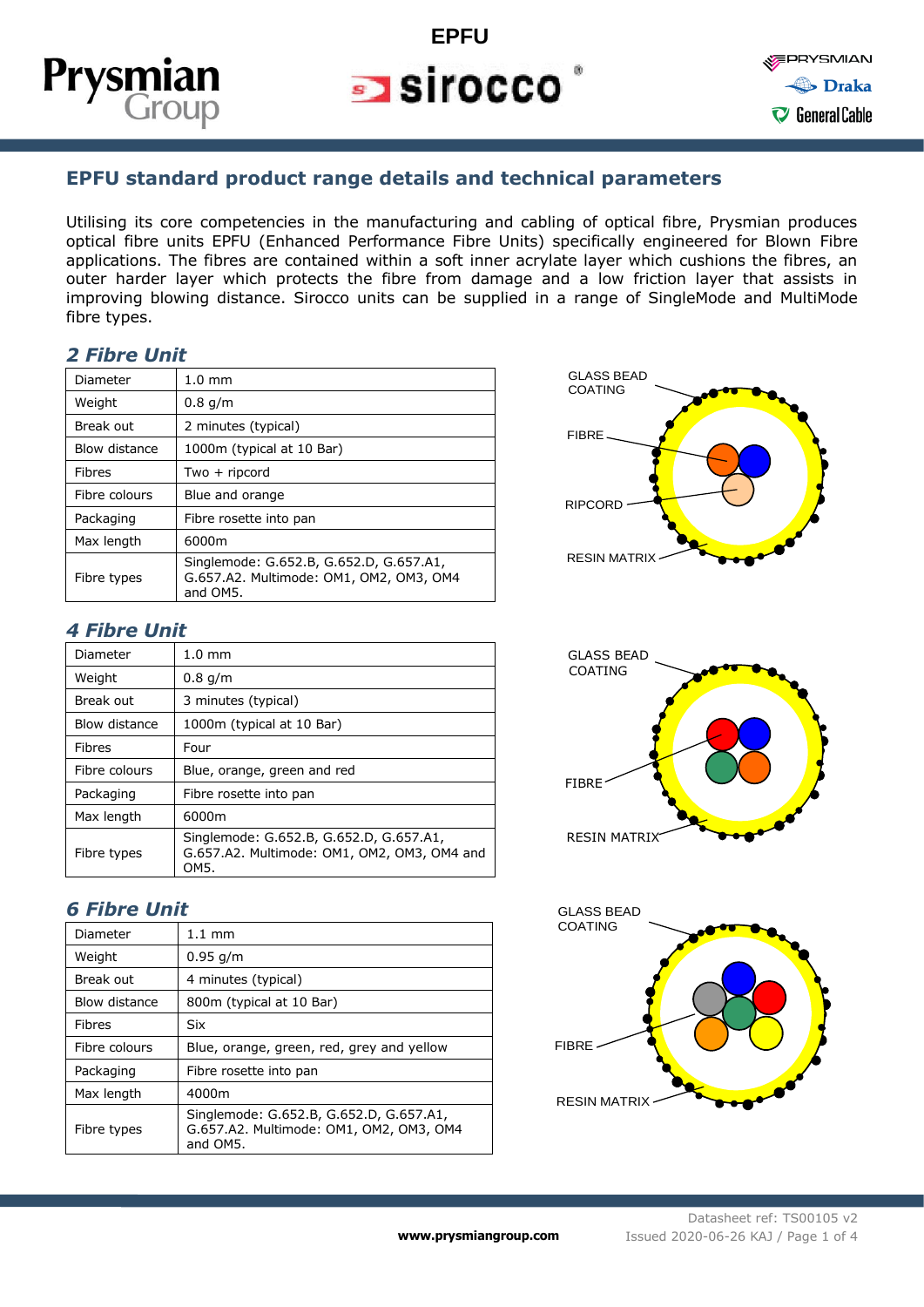

# **EPFU**  $\blacksquare$  sirocco

#### *8 Fibre Unit*

| Diameter      | $1.4 \text{ mm}$                                                                            |  |  |  |
|---------------|---------------------------------------------------------------------------------------------|--|--|--|
| Weight        | $1.5$ g/m                                                                                   |  |  |  |
| Break out     | 5 minutes (typical)                                                                         |  |  |  |
| Blow distance | 800m (typical at 10 Bar)                                                                    |  |  |  |
| <b>Fibres</b> | Eight                                                                                       |  |  |  |
| Fibre colours | Blue, orange, green, red, grey, yellow, violet<br>and brown                                 |  |  |  |
| Packaging     | Fibre rosette into pan                                                                      |  |  |  |
| Max length    | 6000m                                                                                       |  |  |  |
| Fibre types   | Singlemode: G.652.B, G.652.D, G.657.A1,<br>G.657.A2. Multimode: OM1, OM2, OM3, OM4,<br>OM5. |  |  |  |

#### *12 Fibre Unit*

| Diameter      | $1.4 \text{ mm}$                                                                               |
|---------------|------------------------------------------------------------------------------------------------|
| Weight        | 1.7 g/m                                                                                        |
| Break out     | 5 minutes (typical)                                                                            |
| Blow distance | 800m (typical at 10 Bar)                                                                       |
| <b>Fibres</b> | Twelve                                                                                         |
| Fibre colours | Blue, orange, green, red, yellow, grey, violet,<br>brown, black, white, pink and turquoise     |
| Packaging     | Fibre rosette into pan                                                                         |
| Max length    | 6000m                                                                                          |
| Fibre types   | Singlemode: G.652.B, G.652.D, G.657.A1,<br>G.657.A2. Multimode: OM1, OM2, OM3, OM4<br>and OM5. |





#### **Fibre data sheets**

i<br>1

EPFU SingleMode G.652.B Fibre Specification **Data sheet SE002** EPFU G.652.D Fibre Specification **Data sheet SE003** EPFU 62/125 Multimode (OM1) Fibre Specification **Data sheet SE004** EPFU 50/125 Multimode (OM2) Fibre Specification Data sheet SE005 EPFU 50/125 Multimode (OM3) Fibre Specification Data sheet SE006 EPFU 50/125 Multimode (OM4) Fibre Specification Data sheet SE007 EPFU 50/125 Multimode (OM5) Fibre Specification to be confirmed EPFU Bend insensitive G.657.A1 Fibre Specification Data sheet SE008 EPFU Bend insensitive G.657.A2 Fibre Specification Data sheet SE009 EPFU Hybrid Product Range Details & Technical Parameters Data sheet SE010 EPFU Environmentally Friendly Pans **Data sheet SA005** Data sheet SA005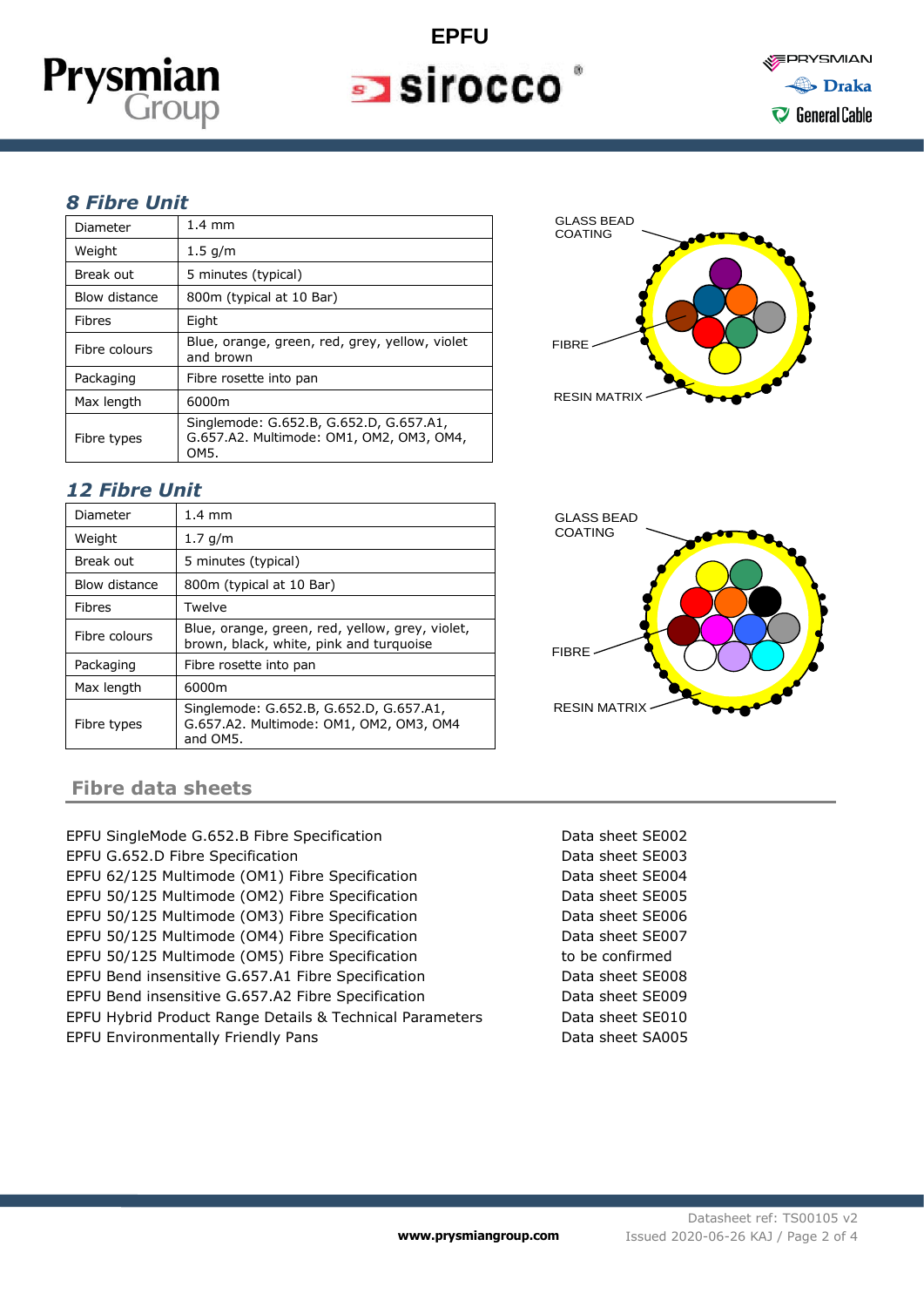

### **EPFU**  $\blacksquare$  sirocco



#### PRYSMIAN GROUP 2020, All Rights Reserved

es and values without tolerances are reference values. Specifications are for product as supplied by Prysmian: any modification or alteration erwards of product may give different result.

e information contained within this document must not be copied, reprinted or reproduced in any form, either wholly or in part, without the tten consent of Prysmian. The information is believed to be correct at the time of issue. Prysmian reserves the right to amend this specification hout prior notice. This specification is not contractually valid unless specifically authorised by Prysmian in accordance with Prysmian UK Quality n QP0000 latest issue.

#### **Detailed Test Specification**

| <b>Mechanical</b><br><b>Properties</b>          | <b>Test method</b> | <b>Test Standard</b> | <b>Test conditions</b>                                                                         | <b>Performance</b>                                                                                                       |
|-------------------------------------------------|--------------------|----------------------|------------------------------------------------------------------------------------------------|--------------------------------------------------------------------------------------------------------------------------|
| Tensile strength                                | IEC 60794-1-2 E1   | IEC 60794-5-20       | 1W N x (9.81 x mass of<br>1km)                                                                 | Pass<br>Maximum fibre strain $\leq 0.4\%$<br>Residual fibre strain $\leq 0.05\%$<br>Note 1                               |
| Crush                                           | IEC 60794-1-2 E3   | IEC 60794-5-20       | 100N for 60 seconds                                                                            | Pass<br>Note 1 & 2                                                                                                       |
| Bend                                            | IEC 60794-1-2 E11  | IEC 60794-5-20       | 4 turns, 3 cycles<br>3 turns, 5 cycles<br>$\emptyset$ 40mm (2f and 4f)<br>Ø60mm (6f, 8f & 12f) | Pass<br>Note 1 and 2<br>Singlemode $\leq$ 0.15dB/km<br>Multimode<br>$\leq$ 0.30dB/km                                     |
| <b>Environmental</b>                            |                    |                      |                                                                                                |                                                                                                                          |
| Temperature<br>performance                      | IEC 60794-1-2 F1   | IEC 60794-5-20       | $-15$ to $+60$ . 2 cycles<br>$-40$ to $+70$ . 2 cycles                                         | Pass<br>Note 2<br>$\leq$ 0.15dB/km<br>Singlemode<br>Multimode<br>$\leq$ 0.30dB/km                                        |
|                                                 |                    |                      | $-10$ to $+65$ . 3 cycles                                                                      | Pass<br>Note $2,3$ and $4$                                                                                               |
| Cold test                                       | BS EN 60068-2-1    |                      | $-20 °C$<br>96 hours                                                                           | Pass<br>$\leq$ 0.5dB/km                                                                                                  |
| Condensation test                               | IEC 60068-2-38     |                      | $-10$ °C to +65 °C at 93%<br>RH<br>10 cycles<br>24 hours dwells                                | Pass<br>Note 3 & 4                                                                                                       |
| Water immersion                                 | IEC 60793-1-53     | IEC 60794-5-20       | 30days, room temp                                                                              | Pass<br>Singlemode<br>≤0.05dB/km<br>Multimode<br>$\leq$ 0.20dB/km                                                        |
|                                                 |                    |                      | 20 °C +/- 2 °C<br>2000 hours                                                                   | Pass<br>Note 3 & 4                                                                                                       |
| <b>Static Bend</b>                              | QA5061             |                      | 1000hours, +60°C<br>40mm (2f, 4f & 6f)<br>60mm (8f & 12F)                                      | Pass<br>Note 1                                                                                                           |
| Fibre break out<br>from unit /buffer<br>removal | QA5058             | IEC 60794-5-20       | 0 °C, 20 °C, 40 °C<br>2m samples                                                               | $2f$ : $\leq$ 2 minutes<br>4f: $\leq$ 3 minutes<br>$6f$ : $\leq 4$ minutes<br>$8f$ : ≤5 minutes<br>12f: $\leq$ 5 minutes |

Note 1 No significant damage.<br>Note 2 No change in attenuation

i<br>1

Note 2  $\frac{1}{2}$  No change in attenuation after test<br>Note 3  $\frac{1}{2}$  Pass for Singlemode = +/- 0.07dB/

Pass for Singlemode =  $+/- 0.07$ dB/km at 1310 nm and 1550 nm

Note 4 Pass for Multimode =  $+/- 0.25$  dB/km at 850 nm and 1300 nm

**Pan dimensions and weights**